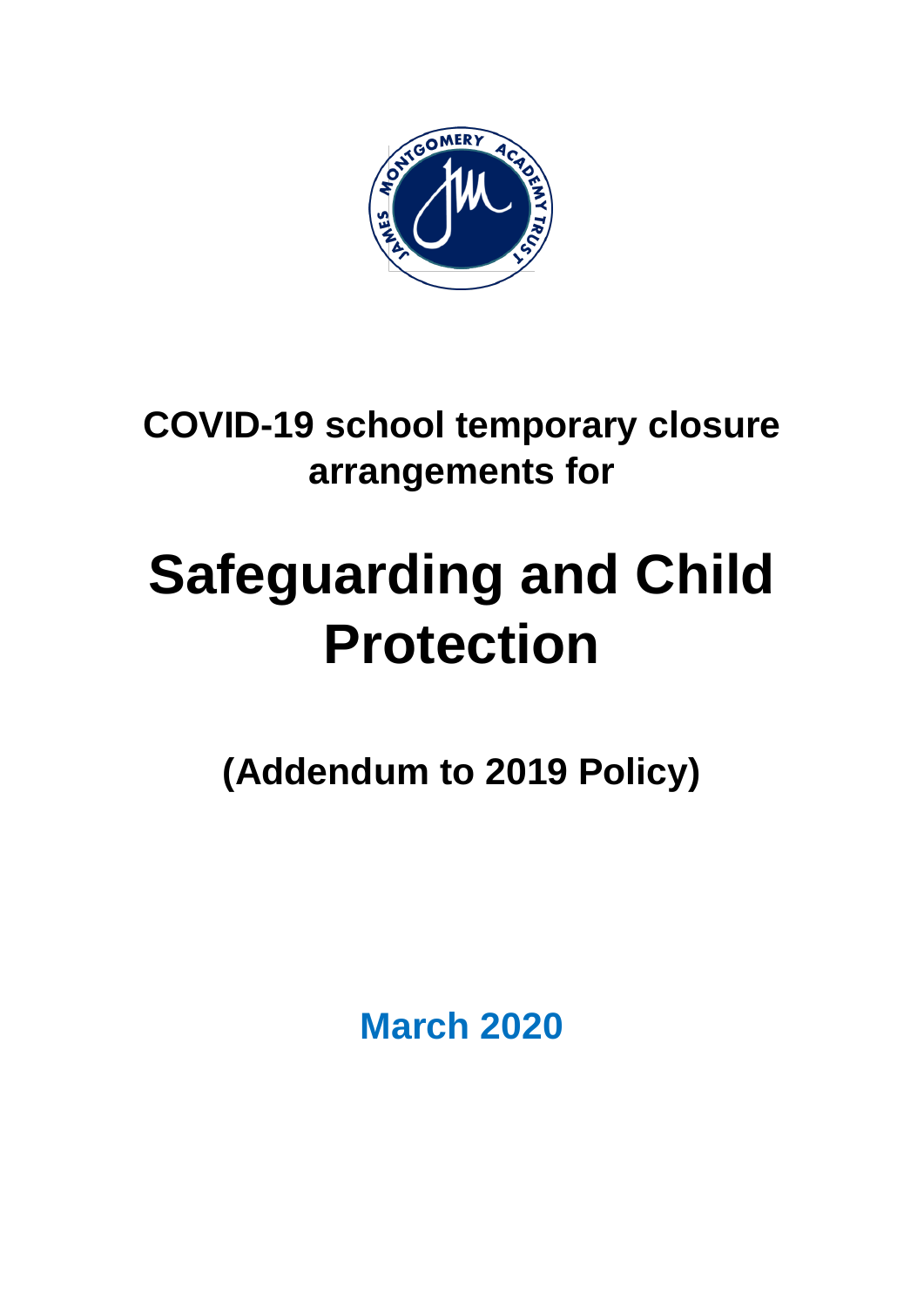# **Context**

From 20th March 2020, parents were asked to keep their children at home, wherever possible, and for schools to remain open only for the children of workers critical to the COVID-19 response and those who absolutely need to attend.

Schools were asked to provide care for a limited number of children; children who are vulnerable, and children whose parents are critical to the COVID-19 response and cannot be safely cared for at home.

This addendum of the James Montgomery Academy Trust Safeguarding and Child Protection policy contains details of our safeguarding arrangements as a Trust in this time of national emergency.

#### **Our responsibility**

Though schools are closed due to the outbreak, we are responsible for providing places to vulnerable children and the children of workers critical to the COVID-19. It is imperative that school remains a safe place for children, however the fewer children making the journey to school, and therefore the fewer children in school, the lower the risk that the virus can spread and infect vulnerable individuals in wider society.

It may be that not all JMAT schools can remain open. In this case, the JMAT will move to a hub model of providing childcare provision. This will be four hub schools located over the trust. The JMAT will work with the local authority to agree the provision needed locally to support the needs identified.

### **Children of Key Workers**

Children with one parent/carer who is listed on the [government's](https://www.gov.uk/government/publications/coronavirus-covid-19-maintaining-educational-provision/guidance-for-schools-colleges-and-local-authorities-on-maintaining-educational-provision) critical worker list should be considered for a school place, so long as their job cannot be done from home. Employees of the following sectors are classed as key workers:

- Health and social care
- Education and childcare
- Key public services
- Local and national government
- Food and other necessary goods
- Public safety and national security
- **Transport**
- Utilities, communication and financial services

Many parents working in these sectors will be able to ensure their child is kept at home. Every child who can be safely cared for at home should be, in order to limit the chance of the virus spreading.

#### **Vulnerable children**

Vulnerable children are children who:

- Are supported by social care.
- Have safeguarding and welfare needs.
- Have child in need plans.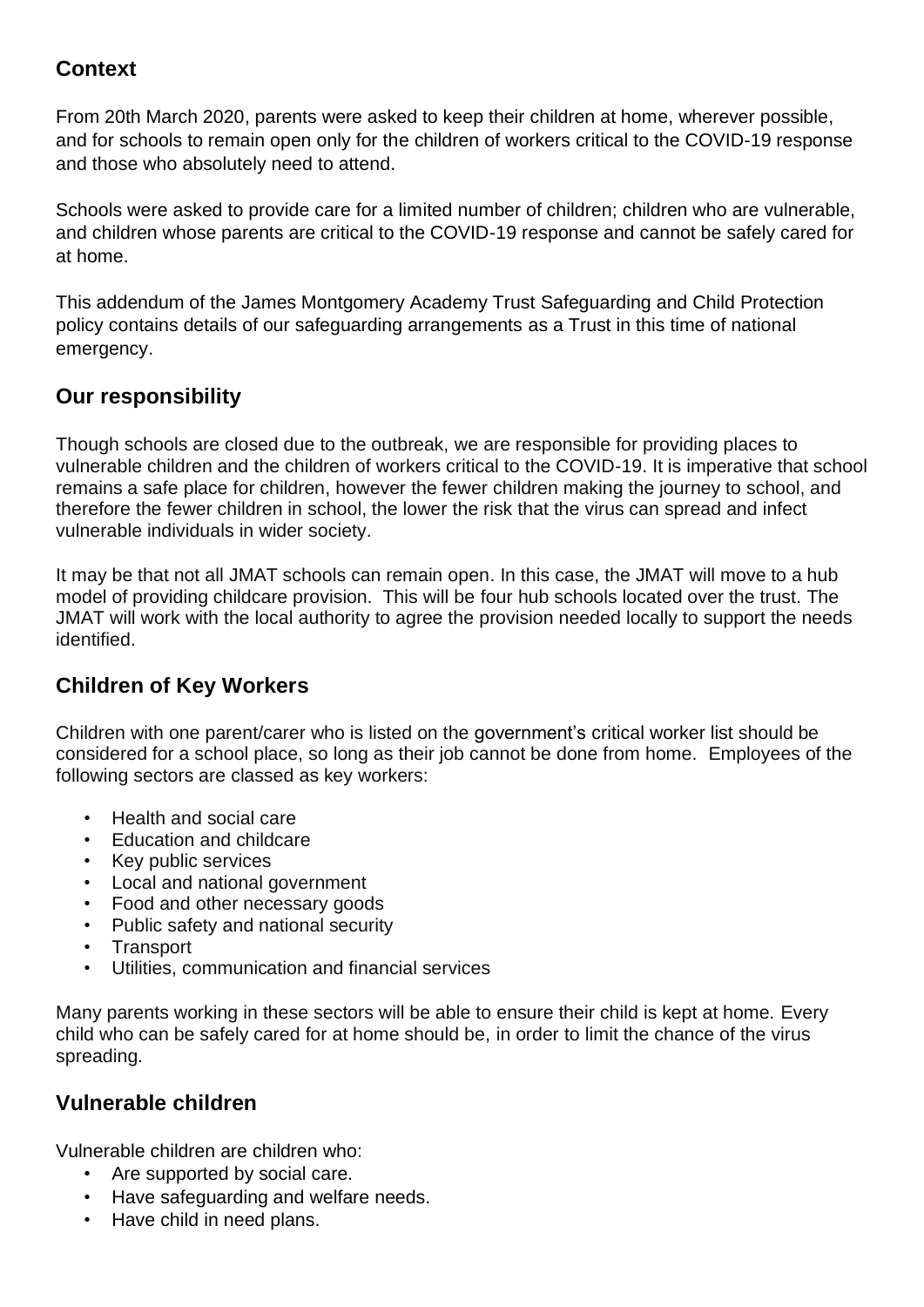- Have child protection plans.
- Are 'looked after' children.
- Are young carers.
- Are disabled.
- Have an EHC plan.

Those with an EHC plan will be risk-assessed in consultation with the Local Authority and parents. This is to decide whether they need to continue to be offered childcare provision in order to meet their needs, or whether they can safely have their needs met at home. This risk assessment will take a RAG-rating format, as directed by the local authority. Many children and young people with EHC plans can safely remain at home.

Eligibility for free school meals in and of itself should not be the determining factor in assessing vulnerability.

The James Montgomery Academy Trust schools will continue to work with and support children's social workers to help protect vulnerable children. This includes working with and supporting children's social workers and the local authority virtual school head (VSH) for looked-after and previously looked-after children. The lead person for this is the Designated Teacher for Looked After Children in each school.

There is an expectation that vulnerable children who have a social worker will attend an educational setting, so long as they do not have underlying health conditions that put them at risk. In circumstances where a parent does not want to bring their child to an educational setting, and their child is considered vulnerable, the social worker and DSL/Designated Teacher will explore the reasons for this directly with the parent.

The James Montgomery Academy Trust will encourage our vulnerable children and young people to attend a school, including remotely if needed. In all circumstances where a vulnerable child does not take up their place at school, or discontinues, the DSL will notify their social worker.

# **Supporting children not in school**

The JMAT and its schools is committed to ensuring the safety and wellbeing of all its children.

All JMAT staff recognise that school is a protective factor for children and the current circumstances can affect the mental health of pupils and their parents/carers. Teachers need to be aware of this in setting expectations of pupils' work where they are at home.

**It is expected that class teachers have regular contact with the children in their class to support home learning. If they have any concerns about lack of contact, response to home learning or any other safeguarding concerns, they should log their concern on Safeguard for the safeguarding team to follow up.** 

Where concerns arise, the DSL will consider any referrals as appropriate.

Where the DSL has identified a child to be on the edge of social care support, or who would normally receive pastoral-type support in school, they should ensure that a robust communication plan is in place for that child.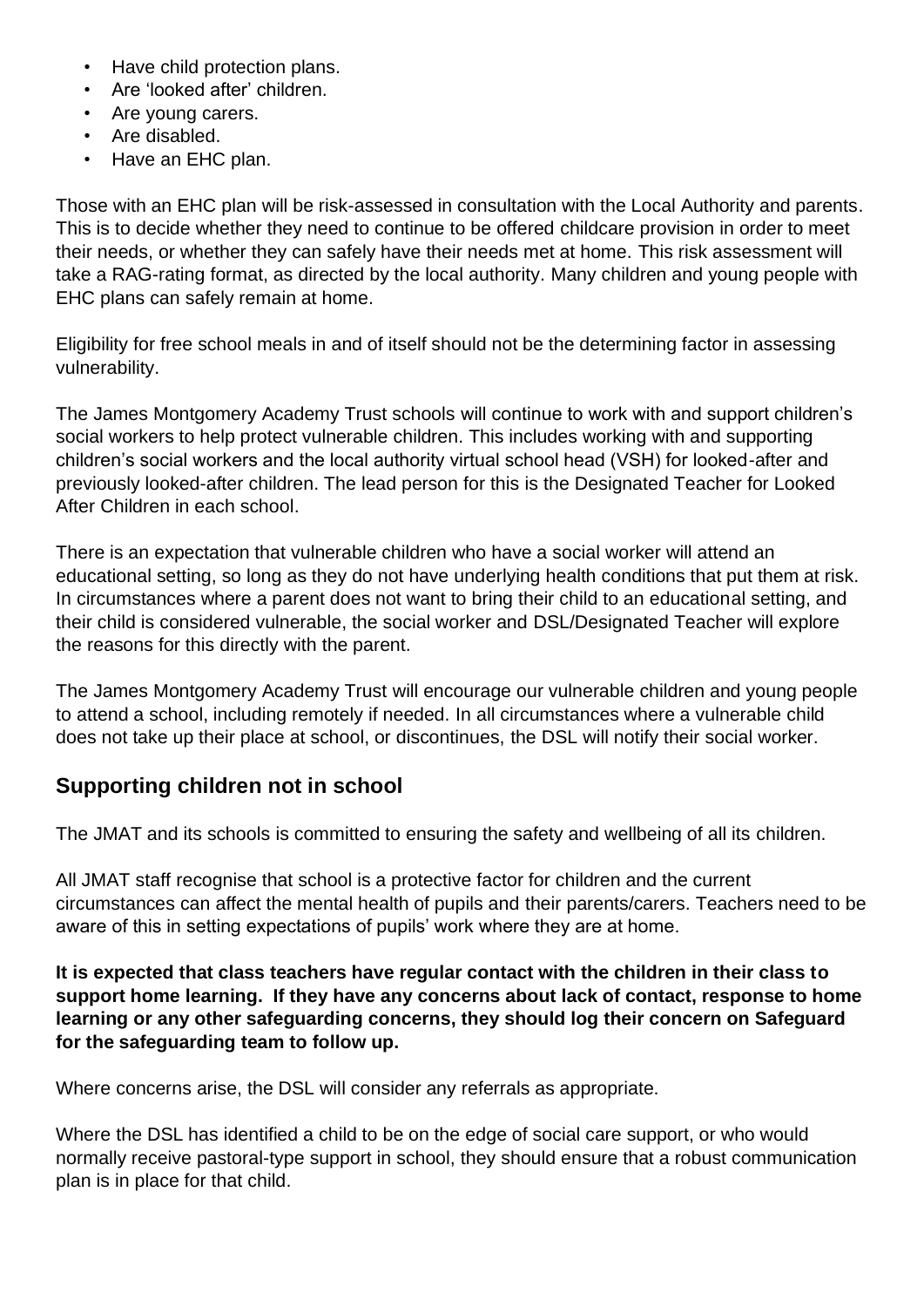Details of this communication must be recorded on Safeguard, as should a record of any contact made, whether successful or not (no response).

The communication plans can include: remote contact by Dojo, email, text or phone contact. Other individualised contact methods should be considered and recorded.

### **Contact with vulnerable children not in school**

Where applicable, and when a child has a social care provision, the social worker must be informed that the child(ren) is not attending school.

**School contact with vulnerable children should be at least weekly. DSLs know who their vulnerable children are and should put a plan in place for regular contact on a case to case basis. School staff will not make home visits to pupils at this time, any concerns should be reported to the DSL and further advice sought from agencies such as MASH, early help or the police for a safety and welfare check.**

# **Supporting children in school**

The JMAT is committed to ensuring the safety and wellbeing of all pupils and staff, and will continue to provide a safe space for all children to attend and flourish. The Headteacher will ensure that appropriate staff are on site and staff to pupil ratio numbers are appropriate, to maximise safety.

The JMAT will refer to the Government guidance for education and childcare settings on how to implement social distancing and continue to follow the advice from Public Health England on handwashing and other measures to limit the risk of spread of COVID-19.

The JMAT will ensure that where we care for children of critical workers and vulnerable children on site, we ensure appropriate support is in place for them.

Where the hub school Lead has concerns about the impact of staff absence – such as the Designated Safeguarding Lead or first aiders – they will discuss them immediately with trust staff.

### **Attendance monitoring**

During this period of temporary closure due to the COVID-19 pandemic, schools do not need to take an attendance register. For administrative purposes Code # (planned whole or partial closure) should be used.

However, schools/hub schools will be required to submit attendance information for childcare provision to the local authority. This will provide a record of attendance for safeguarding purposes and allow schools to provide accurate, up to date data to the government. This will also help DfE to track capacity in the system, enabling the department to feed into wider tracking of the impact of the virus to support scientific advice.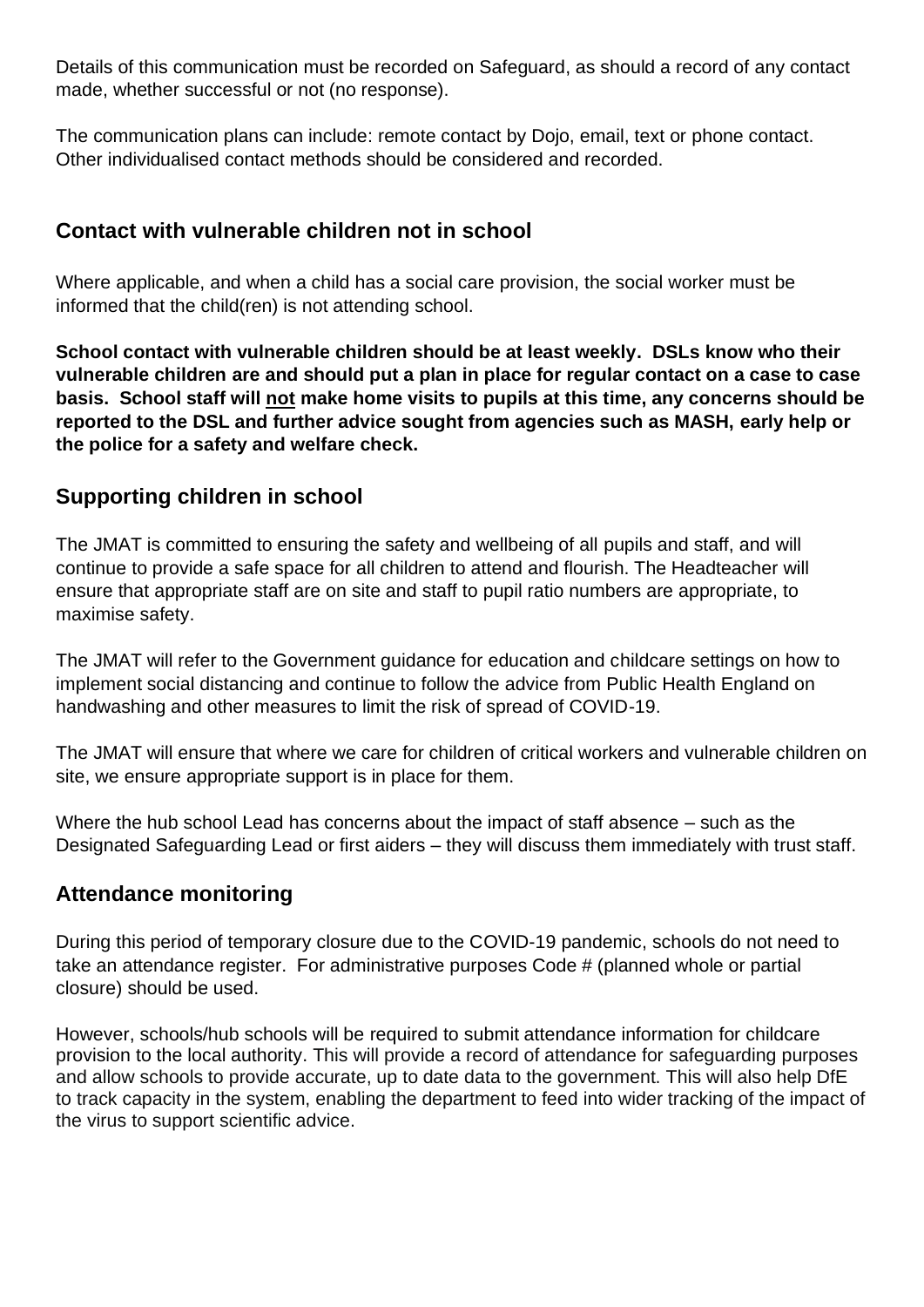# **Designated Safeguarding Lead**

Where childcare is provided on individual school sites each JMAT school has a Designated Safeguarding Lead (DSL) or a Deputy DSL present.

For childcare provision in the hub model the optimal scenario is to have a trained DSL (or Deputy) available on site. Where this is not the case, in the scenario of a protracted closure and/or high staff infection rates, a trained DSL (or deputy) will be available to be contacted via phone or online video, for example when working from home.

Where a trained DSL (or deputy) is not on site, in addition to the above, a senior leader will assume responsibility for co-ordinating safeguarding on site.

It is important that all staff and volunteers have access to a trained DSL (or deputy) whilst they are providing childcare, whether this is in an individual school or a hub model. Each day, staff on site will be made aware of who that person is and how to speak to them.

The DSLs in each JMAT school will continue to engage with social workers and attend all multiagency meetings if required. This can be done remotely.

### **Reporting a concern**

Where staff have a concern about a child, they should continue to follow the process outlined in the JMAT Safeguarding Policy, this includes making a report via Safeguard, which can be done remotely. This applies when working in the childcare provision or interacting/communicating remotely with pupils for home learning.

In the unlikely event that a member of staff cannot access Safeguard from home, they should email the Designated Safeguarding Lead, Deputy or Headteacher. This will ensure that the concern is received.

#### **Staff are reminded of the need to report any concern immediately and without delay.**

Where staff are concerned about an adult working with children in the school/hub model, they should report the concern to their headteacher by phone and followed up with an email as soon as possible.

Concerns around the Headteacher should be directed to the Chair of Governors of that school. The JMAT will continue to offer support in the process of managing allegations.

# **Safeguarding Training and induction**

DSL training is very unlikely to take place whilst the threat of COVID-19 remains. For the period that COVID-19 measures are in place, a DSL (or Deputy) who has been trained will continue to be classed as a trained DSL (or Deputy) even if they miss their refresher training.

All existing school staff have had safeguarding training and have read Part 1 of Keeping Children Safe in Education (2019). The DSL should communicate any new local arrangements with staff, so they know what to do if they are worried about a child.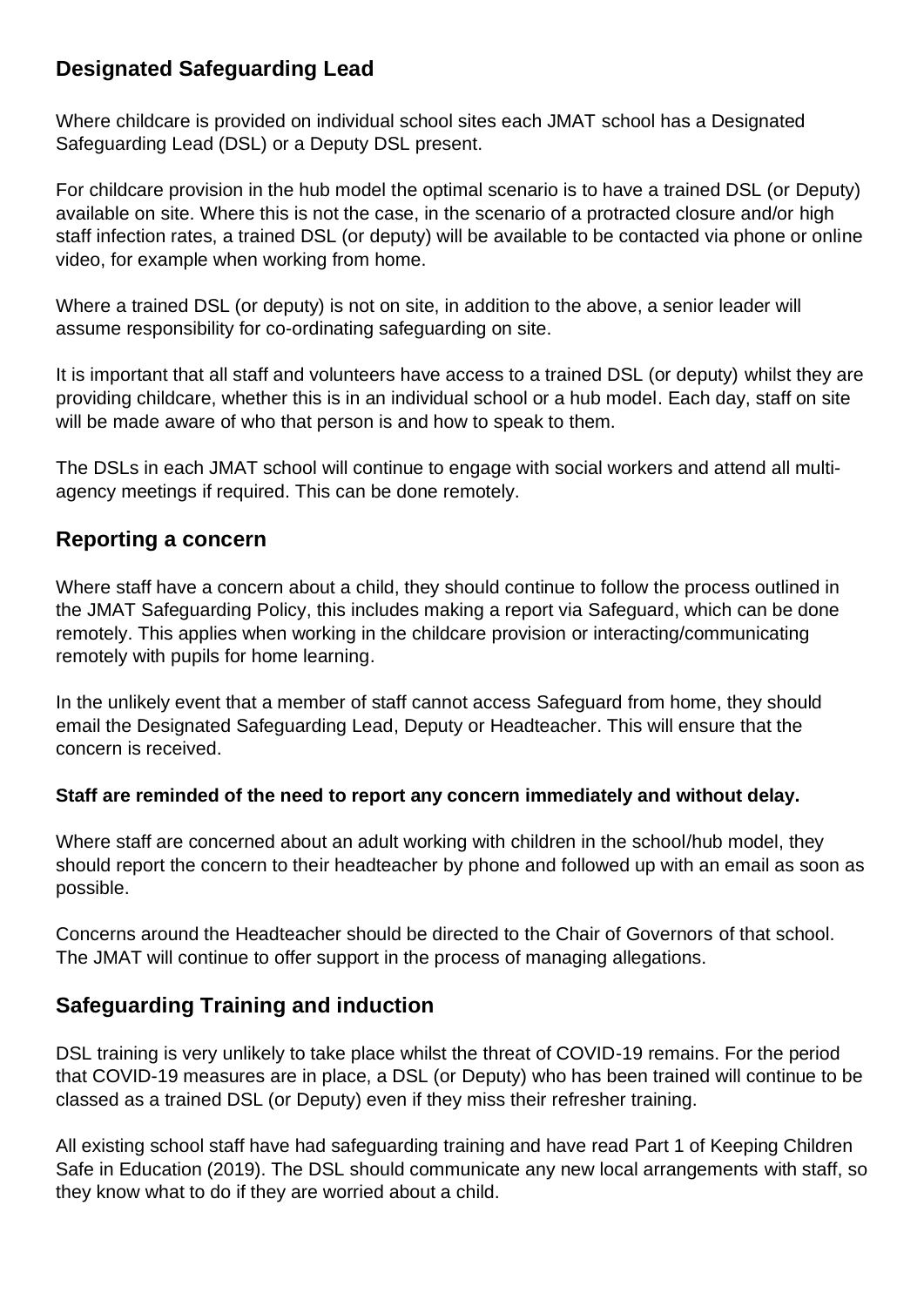If staff are deployed from another education setting to our school, we will take into account the DfE supplementary guidance on safeguarding children during the COVID-19 pandemic and will accept portability as long as the current employer confirms in writing that:

- the individual has been subject to an enhanced DBS and children's barred list check
- there are no known concerns about the individual's suitability to work with children
- there is no ongoing disciplinary investigation relating to that individual

For movement within the JMAT, the DSL from the hub school should seek assurance that the member of staff has received appropriate safeguarding training.

#### **Safer recruitment/volunteers and movement of staff**

In response to COVID-19, the Disclosure and Barring Service (DBS) has made changes to its guidance on standard and enhanced DBS ID checking to minimise the need for face-to-face contact.

Where the JMAT are utilising volunteers, we will continue to follow the checking and risk assessment process required by KCSIE. Under no circumstances will a volunteer who has not been checked be left unsupervised or allowed to work in regulated activity.

The JMAT will continue to follow the legal duty to refer to the DBS anyone who has harmed, or poses a risk of harm to, a child. The JMAT will continue to consider and make referrals to the Teaching Regulation Agency (TRA) as per paragraph 166 of KCSIE and the TRA's 'Teacher misconduct advice' for making a referral.

# **Single Central Record**

Whilst acknowledging the challenge of the current national emergency, it is essential from a safeguarding perspective that any school is aware, on any given day, which staff/volunteers will be in the school and that appropriate checks have been carried out, especially for anyone engaging in regulated activity. As such, the hub school will continue to keep the Single Central Record (SCR) up to date as required by KCSIE, requesting DBS and safer recruitment information from individual trust schools.

### **Online safety in schools**

The JMAT and its schools will continue to provide a safe environment, including online. This includes the use of an online filtering system.

Where students are using computers in school/hub school, appropriate supervision will be in place.

### **Children and online safety away from school**

It is important that all staff who interact with children, including online, continue to look out for signs a child may be at risk. Any such concerns should be dealt with as per the JMAT Safeguarding Policy using the Safeguard electronic recording system. Where appropriate, referrals should still be made to children's social care and, as required, the police.